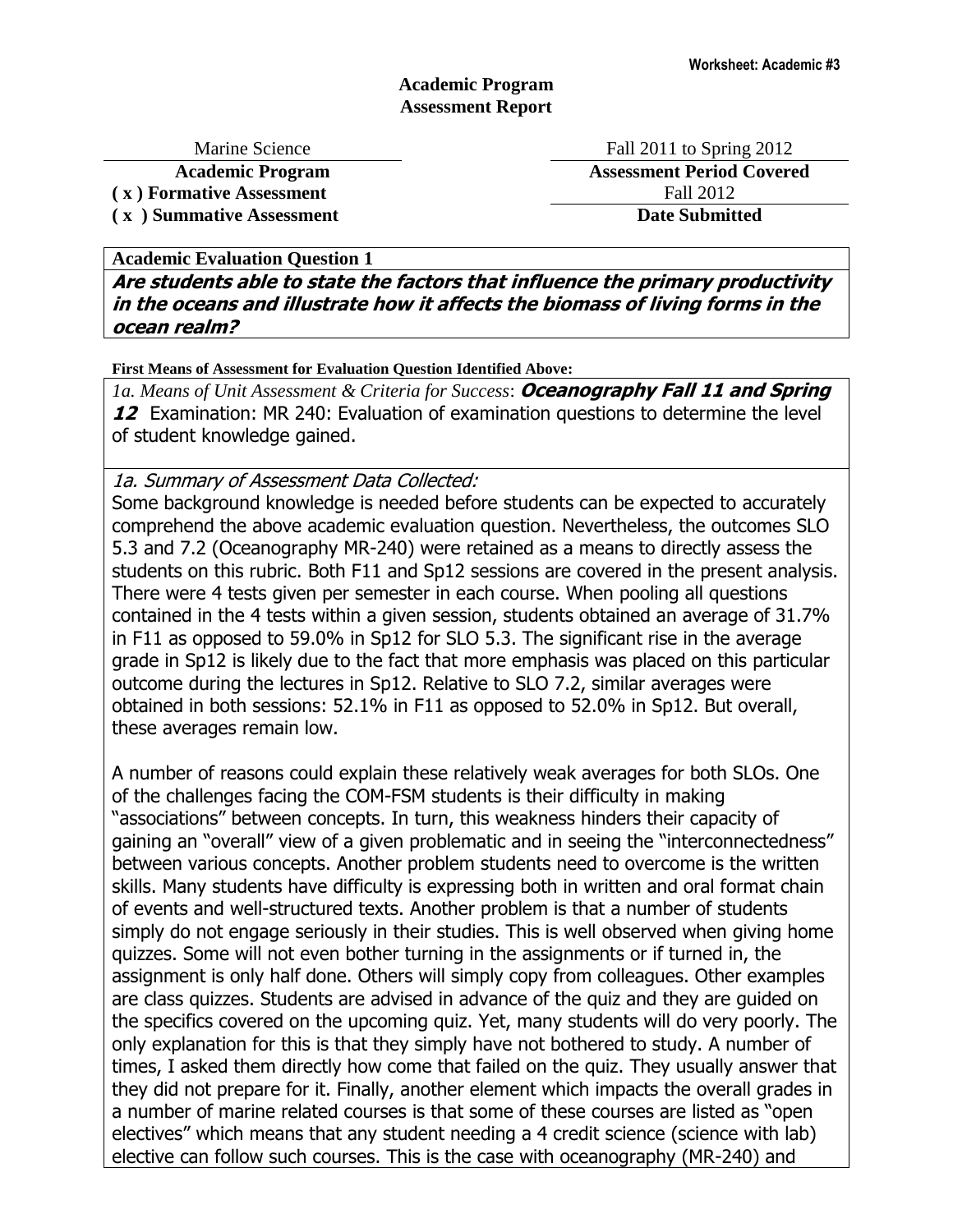marine biology (MR-120). Consequently, a number of students registered to these courses "non-major" and are not necessarily interested in the content. They are simply there to get the credits for their degree. They know that they will not continue on in the field.

*1a: Use of Results to Improve Unit Services:*

A way which might give positive results would be to promote and encourage students to use the student support services available to them such as the writing center associated with the literature language division. Another way could be to give them a number of practical assignments where they need find answers to practical questions. Again, as we have done in previous semesters, emphasis will be placed on having the students assimilate and master the associated scientific vocabulary hoping that it will enhance their overall understanding and capabilities of expressing the given concepts. **Second Means of Assessment for Evaluation Question Identified Above:**

*1b. Means of Unit Assessment & Criteria for Success*: *Fisheries Biology (MR-250) Spring 12* Examination: MR 250: Evaluation of examination questions to determine the level of student knowledge gained.

*1b. Summary of Assessment Data Collected:* 

As in the previous comment given for Oceanography (MR-24), some background knowledge is needed before students can be expected to sufficiently comprehend the above academic evaluation question. In Fisheries Biology, this rubric is measured through the General-Student Learning Outcome 2 (G-SLO 2). Various questions linked to this G-SLO 2 have appeared in various tests over the course of the semester. When pooling these questions, the average grade obtained was 70%. This percentage reflects a marked difference from the much poorer results compiled in the Oceanography course. There is a relatively simple explanation to this difference. As mentioned above, some background knowledge is needed before students can master a concept. Since Fisheries Biology, is a more advanced course with a number of required pre-requisites, such background knowledge has now been gained and students are better tooled to grasp the concept and to be capable of describing it either in written or oral format.

*1b: Use of Results to Improve Unit Services:*

At this academic level, the students show greater maturity and are more enthusiastic in learning. They appear to better comprehend the value of the knowledge acquired and how it will be useful in their future endeavor. One way to enhance the course would be to multiply the number of examples showing the intimate link between the ocean productivity and the economic gains derived by such wealth, in particular the fishing industry. This is particularly true for the FSM where their major source of income derives directly from the fisheries: their offshore fisheries being so productive because of the equatorial upwelling system; while their inshore (coastal) fisheries being productive because of the coral reef ecosystem, one of the most highly productive marine ecosystems.

**Academic Evaluation Question 2 Do students communicate biological/scientific information effectively in written, oral, or visual presentation formats?**

**First Means of Assessment for Evaluation Question Identified Above:** *2a. Means of Unit Assessment & Criteria for Success*: **MR 254 Field Study Spring 12**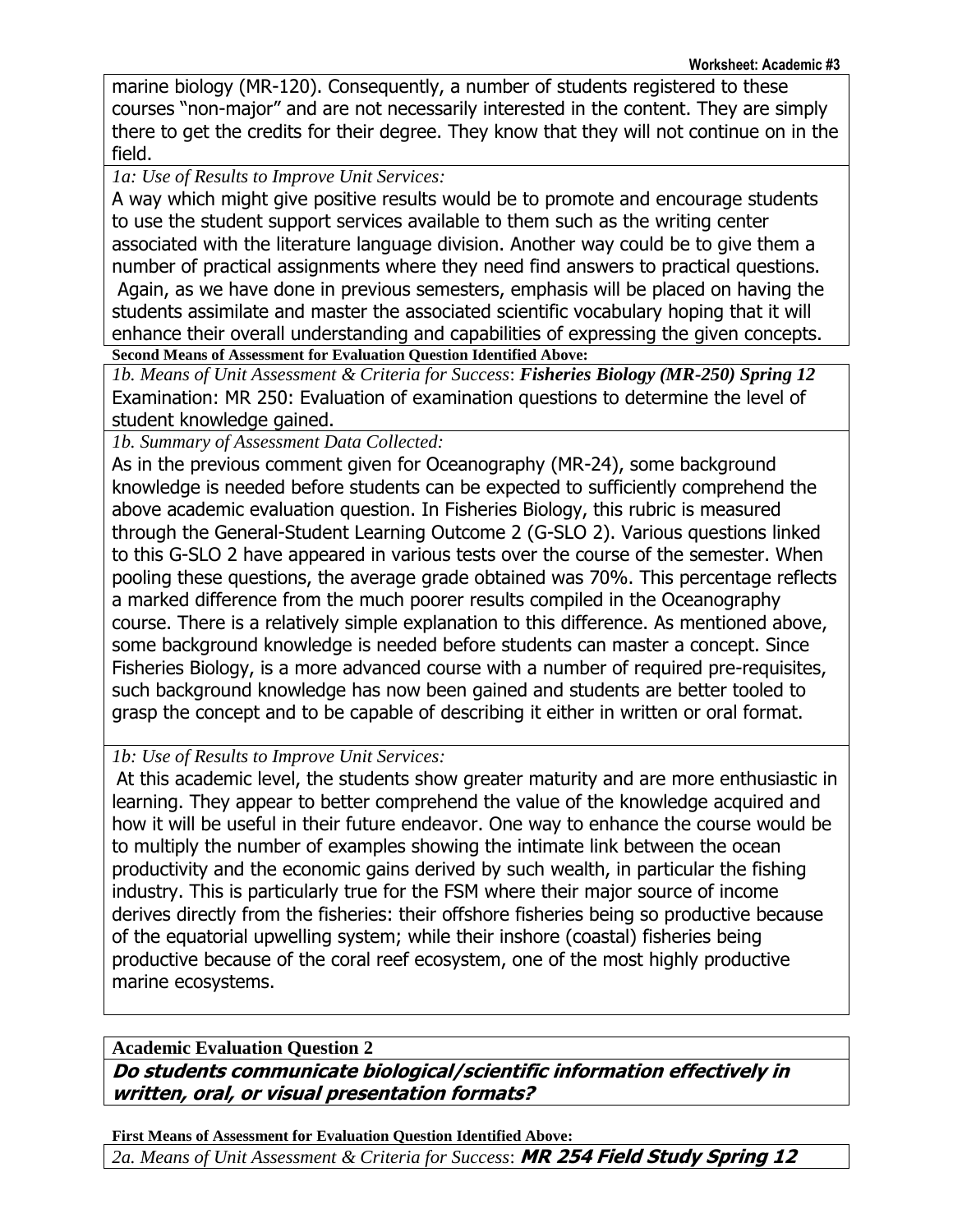Students will report data and conclusions in visual/presentation format. Rubrics used to score coral reef survey projects emphasizing communication of scientific knowledge in a PowerPoint presentation. Completion and demonstration of the basic components of scientific methodology including the expression and interpretation of scientific data collected by the students should be seen as effective communication for this outcome.

## *2a. Summary of Assessment Data Collected:*

Six of the seven students successfully completed this outcome (86%) however, as with most assignments there was tremendous variation in the level of submitted work. Rubric scores relating to this outcome reflected a mean score of 19.3/25 possible points not including the one student that did not complete this project.

# *2a: Use of Results to Improve Unit Services:*

The range of scores here was highly varied and increased consistency may lead to greater overall demonstration of this important outcome. Students are encouraged to see the instructor during office hours for review of their projects as they are progressing….this is rare however. Requiring students to meet rather than just recommending this would force students to make beneficial edits to their projects, theoretically increasing their understanding and interpretation of their results. Other means to improve the success of this outcome may include having students present and answer questions from more of their peers at the college, not just those in their class. Stricter deadlines may also need to be enforced on future projects, allowing students to complete their project in several steps, each of which is graded along the way.

**Second Means of Assessment for Evaluation Question Identified Above (from your approved assessment plan):**

# 2b. Means of Unit Assessment & Criteria for Success: **Oceanography Fall 2011 and Spring 2012**

Lab Assignment in MR 240 Oceanography: Students collect temperature and salinity data at 4 stations along an estuary situated near Kolonia town (Dausokele Bay); students use the field data to produce a scientific paper pertaining to the water mixing patterns observed in the estuary. Through this practical exercise, the students learn to elaborate a hypothesis, gather data in the field, compile the data into table and figure formats, analyze and discuss the results in light of a literature review. Finally, they write a paper respecting the scientific methodology.

# 2b. Summary of Assessment Data Collected:

Once the students have gone in the field to collect the data, they have weekly assignments related to this report. Each assignment is corrected, evaluated, and returned to the students within a week of submission. In this manner, the students have the opportunity to bring the necessary corrections to each section of the report before submitting the compiled document at the end of the session. The report is corrected according to a well detailed rubric which the students equally have on hand. When comparing the average grades on the report between Fall 2011 and Spring 2012, a marked difference is observed: a class average of 54.9% in F11 as opposed to 70.6% in Sp12. In the Fall 2011 only 47% ( $n=15$ ) had a passing grade on the report while in Spring 2012, this number reached 77%. The likely reason for this major difference in evaluation is linked to a close monitoring of the weekly assignments and a regular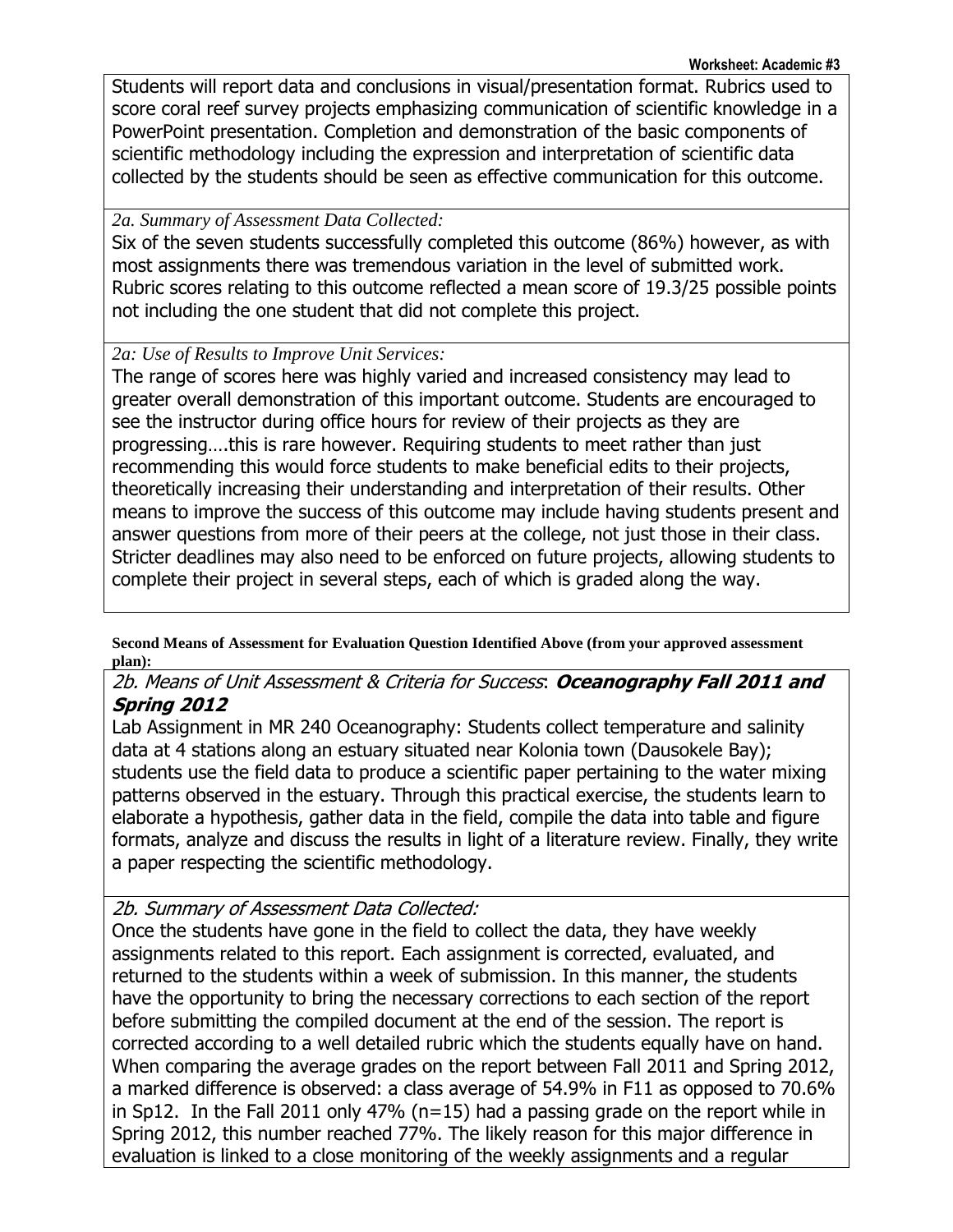follow up in the progression of the report over the semester. Although this was extremely demanding and time consuming for the professor, it has given extremely positive results.

2b. Use of Results to Improve Unit Services:

A similar approach will be repeated during the next session i.e. to maintain close follow up on the weekly assignments. A draft of the report will equally need to be submitted a few weeks before the final report is due. In this way, the students will not be constraint by the last minute rush of putting all the components of the document together. Furthermore, it will permit the teacher to detect the weak sections that need to be revised.

## **Third Means of Assessment for Evaluation Question Identified Above:**

*2c. Means of Unit Assessment & Criteria for Success*: **Ichthyology Fall 11** Students will report data and conclusions in oral format. Rubrics used to score Fish Family projects emphasizing communication of scientific knowledge in an oral presentation.

*2c. Summary of Assessment Data Collected:*

Though many aspects of the completed projects were scored by the rubric, I based this evaluation on the section of the rubric that scored "Communication." This section of the rubric specifically measures demonstration of scientific methodology and communicating science. A total of 14 students completed this task. The mean score on this part of the rubric was 17.6 out of 25 points (i.e. 70.4%).

*2c: Use of Results to Improve Unit Services:*

Effective scientific communication comes with practice and familiarity with the science being communicated. The more time spent working with and reviewing science leads to greater student understanding. Perhaps more emphasis on reviewing of scientific papers may increase the ability of students to communicate effectively in this area. In addition, allowing students more opportunities to present their work orally to their peers may also promote increased aptitude regarding this valuable skill.

### **Academic Evaluation Question 3**

# **Are our program graduates finding employment and/or transferring to 4 year degree programs?**

### **First Means of Assessment for Evaluation Question Identified Above:**

*3a. Means of Unit Assessment & Criteria for Success*:

Facebook, e-mail communications,  $3<sup>rd</sup>$  person accounts, and other ambiguous and noncomprehensive sources. Successful completion of this would mean we are able to track nearly all of our graduates.

*3a. Summary of Assessment Data Collected:*

Data is only a loose assemblage of notes taken over the past few years sprinkled with frequent communications regarding the work and education status of those graduates that have made some effort to remain in contact. The only reason this is even slightly effective is because of the close-knit ties we all have to the community living on such a small island. I **estimate** I can accurately describe the post college status of our graduates to about 75% within a 5-year window. Beyond the initial 5 years after graduation, I **estimate** this percentage to drop drastically.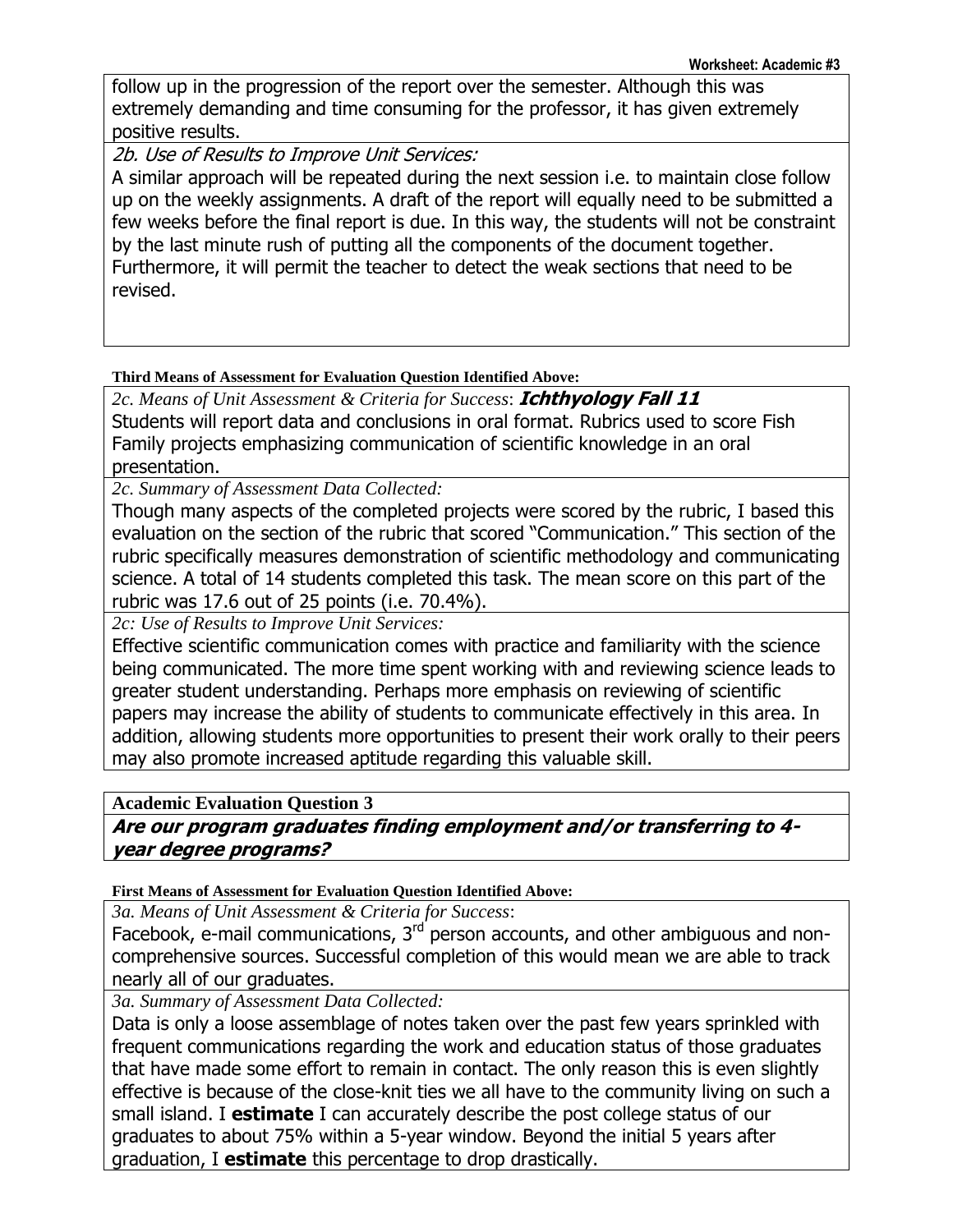## *3a: Use of Results to Improve Unit Services:*

This really needs to become more of an institutional tracking effort. Instructors do what they can but this becomes something we do on our own time and varies considerably depending on the individual graduate and each instructor and each program until COM-FSM institutes some form of common, standardized means of tracking our graduates.

## **Academic Evaluation Question 4**

## **Are students able to able to demonstrate knowledge of the diversity of marine life?**

### **First Means of Assessment for Evaluation Question Identified Above:**

*4a. Means of Unit Assessment & Criteria for Success*: Marine Biology Class Examination (Spring and Summer 12) Using the MR 120 Outcome 7.3," The student will be able to list, describe the characteristics of, and classify marine organisms by domain, kingdom, phylum/division, and class," students we assessed on the taxonomic classification of marine organisms. Though somewhat arbitrary, we deem 75% recognition or higher to be considered outcome mastery and a reasonable goal for our students to achieve. *4a. Summary of Assessment Data Collected:* This outcome is very broad and difficult of assess individually as it covers material that spans more than half of the semester. Some students pick up on some of the taxa but not others therefore making evaluation of mastery-level understanding difficult to ascertain. As a proxy to this outcome, I have chosen to evaluate this outcome using only a single Phylum (Echinodermata) with the complete understanding that this is not necessarily reflective of the students understanding of this whole outcome…..I proceed anyway using sections from both regular exams and the final exams from both semesters in order to provide some form of fair assessment to this outcome. On multiple tests over the two semesters, I asked the students to match Echinoderm classes to their respective organisms. These matching questions (5 in all) were the first aspect of the outcome of this assessment. For the second part of assessing this outcome, both semesters had to answer the question "Identify and describe 4 defense mechanisms associated with the Phylum Echinodermata." Again, this is a stretch to assume that this covers the entire realm of marine biodiversity, but this assessment of a single Phylum can serve as an indicator of overall taxonomic understanding….Echinoderms were taught the same as all the other Phyla and should be representative. Results: In the Spring, of the 4 matching questions, (assuming scoring ¾ would be considered mastery of this part of the outcome), only 27/33 (81%) achieved mastery level while 10/14 (71%) did so for the summer. For the short answer question, I consider 4/6 points to have achieved mastery level; the Spring semester had 24/33 (72%) reaching mastery level while the summer class had 10/14 (71%) reach this level. The scores at the left reflect an overall average for each semester.

## *4a: Use of Results to Improve Unit Services:*

Though time is generally provided at the end of lab periods to review the taxonomy and identify specimens, this time if often blown off by the students. Finding ways to better integrate this portion of the lab into the rest of the lab may prove highly beneficial to the student"s ability to lean this important component.